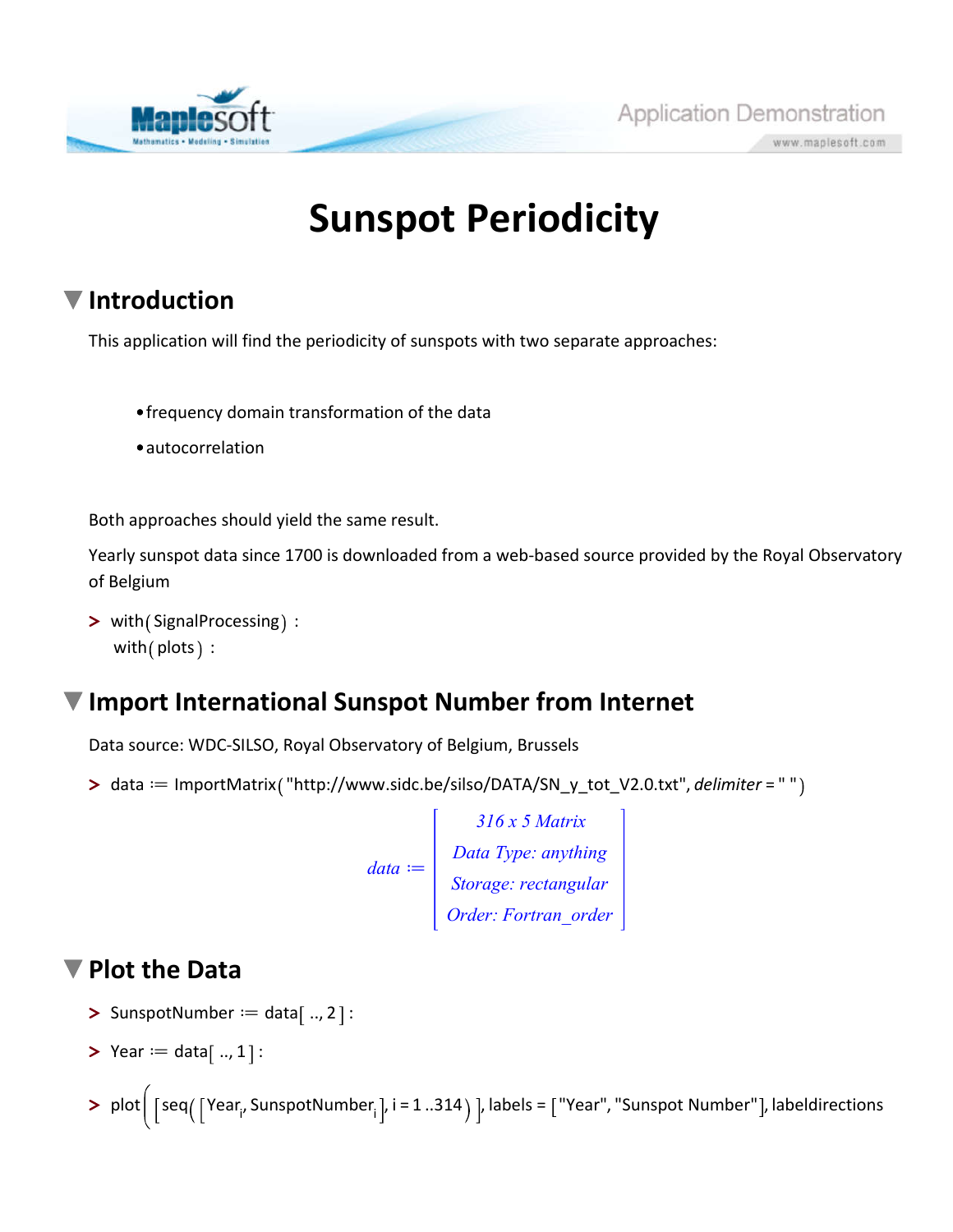



Sunspot Data

#### **Periodicity via Fourier Transformation to the Frequency Domain**

Now, calculate the period using a Fast Fourier Transform (FFT) of the first  $2^8$  data points:

 $\blacktriangleright$  fSunspots := FFT(SunspotNumber $\lceil 1..2^8 \rceil)$  :

Plot the power spectrum:

- **>** samplingRate := 1 :
- > psSunspots := PowerSpectrum (fSunspots) :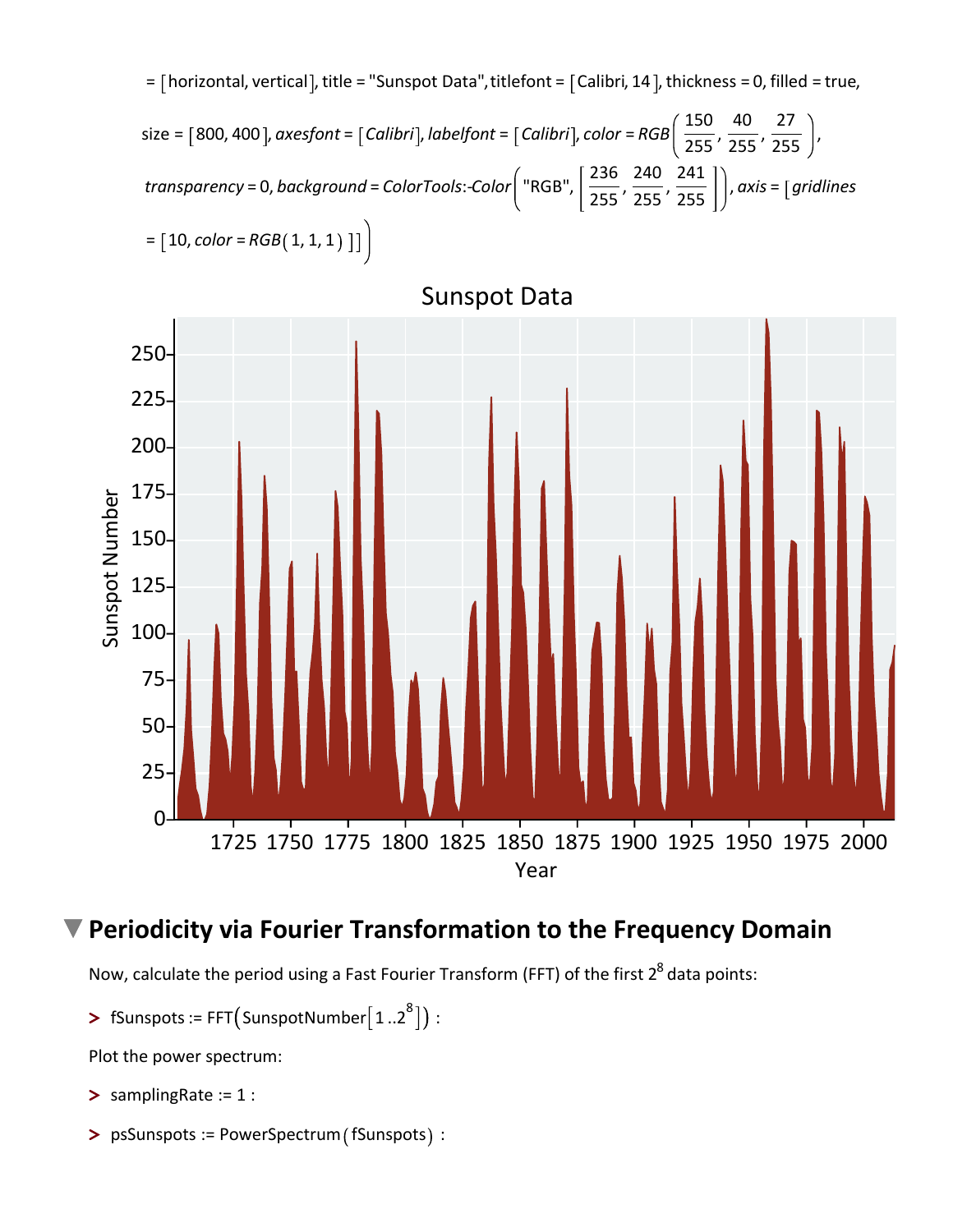

Note the peak at a frequency of 0.09 years<sup>-1</sup> . Try zooming in and using the point probe to confirm the value of this peak frequency.

The period is the reciprocal of the peak frequency.

**>** period :=  $\frac{1}{0.09}$ 

 $period := 11.11111111$ 

Hence, the predicted periodicity is approximately 11 years.

#### **Periodicity via Autocorrelation**

> aSunspotNumber := AutoCorrelation (SunspotNumber) :